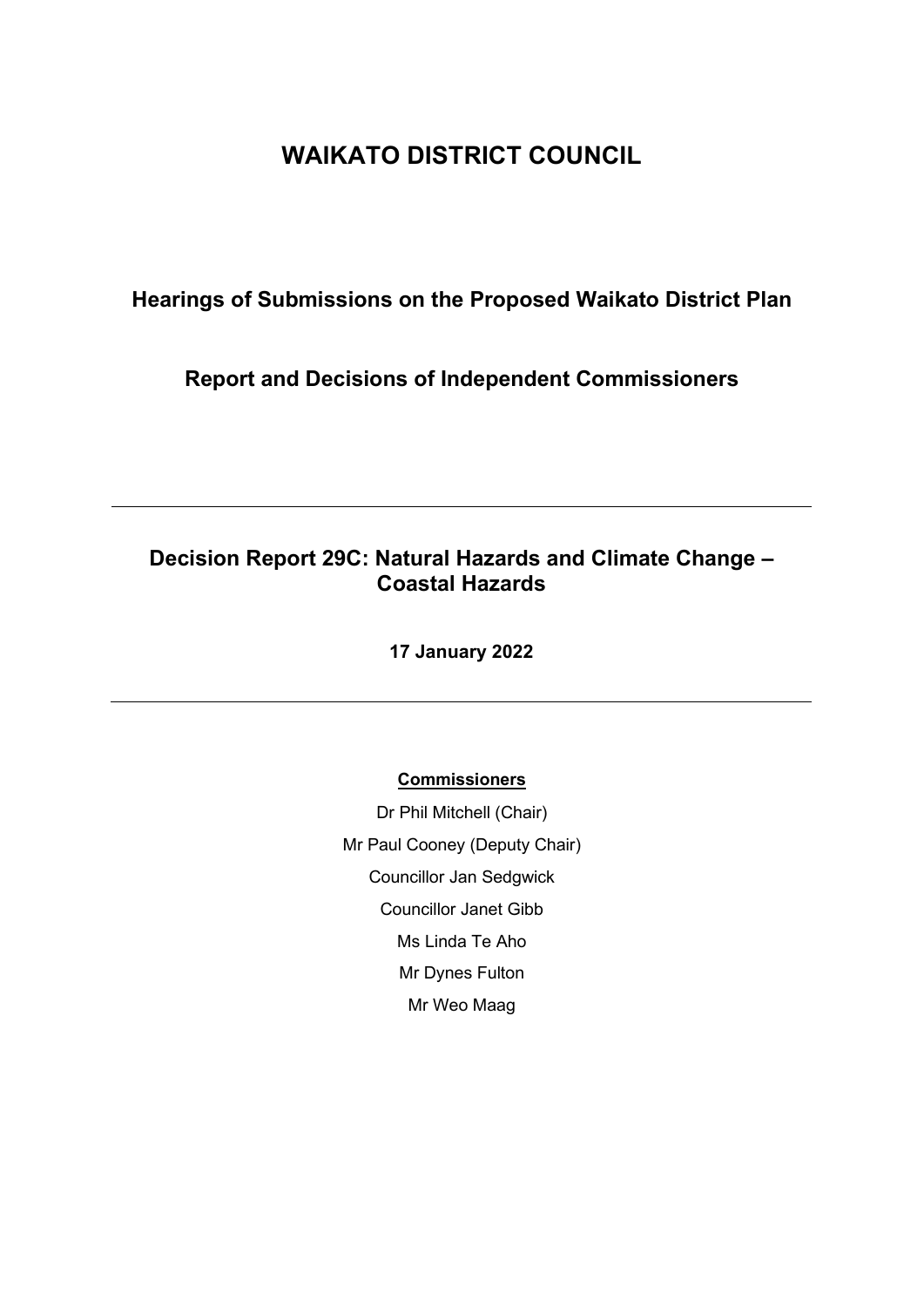## **Contents**

## **Glossary of Terms**

| <b>Waikato District Council</b>            | Council    |
|--------------------------------------------|------------|
| The Waikato District Plan Hearings Panel   | Panel      |
| Proposed Waikato District Plan             | <b>PDP</b> |
| Stage 2 Natural Hazards and Climate Change | Stage 2    |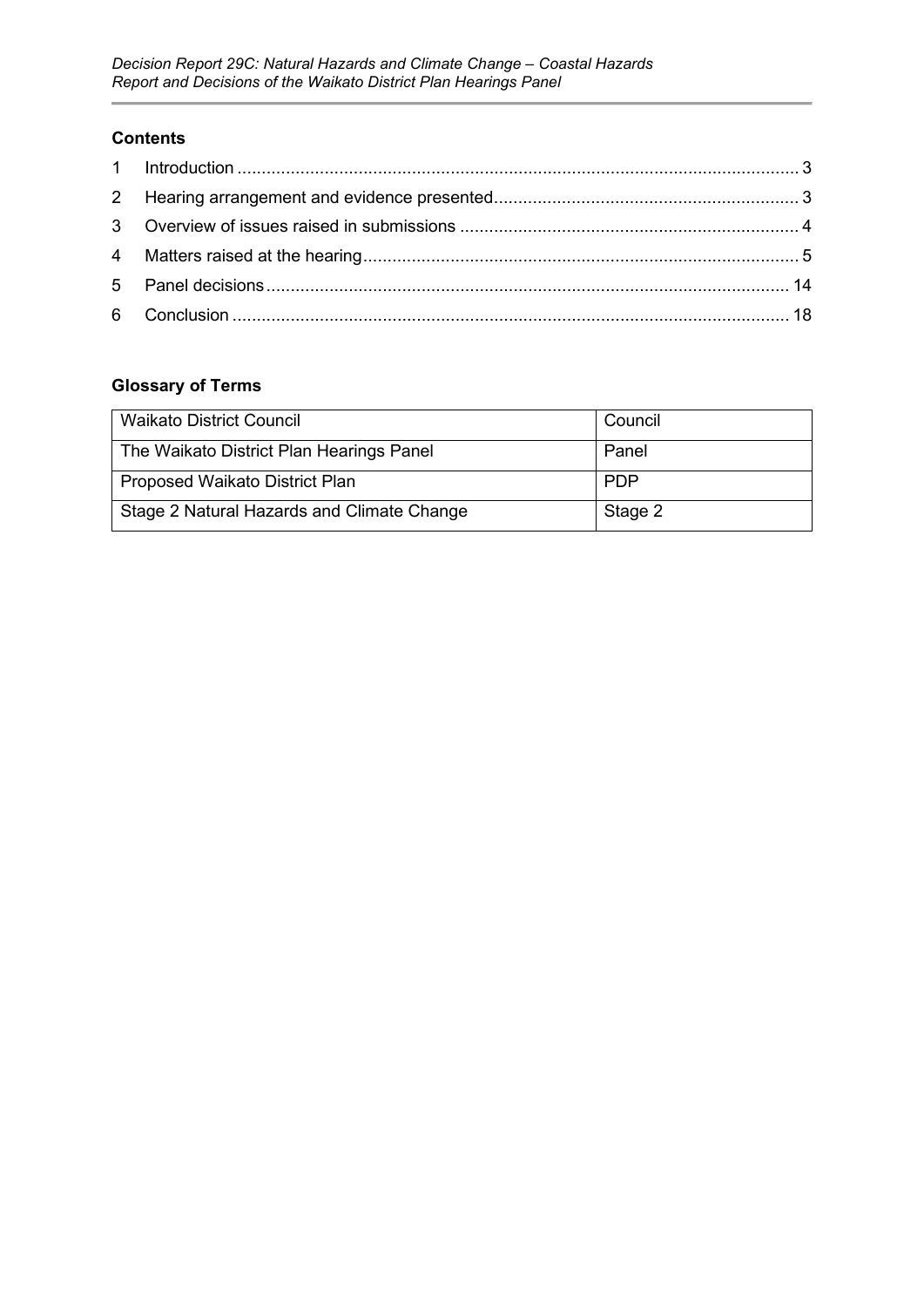## <span id="page-2-0"></span>**1 Introduction**

- 1.1 This report addresses the subject matter of the Stage 2 Natural Hazards and Climate Change provisions (Stage 2) of the Proposed Waikato District Plan (PDP), specifically the coastal hazard provisions and all related submissions received by the Waikato District Council (Council) This report should be read alongside Decision Report 29 which sets out the background and process followed for Stage 2.
- 1.2 The coastal hazard provisions contained within the PDP apply to land that lies within the mapped High Risk Coastal Hazard and Coastal Sensitivity overlay areas. The provisions have been developed using a risk-based approach, which provides a less restrictive development pathway for activities and development that can practicably mitigate risk or are less vulnerable to risk, while activities that are more vulnerable to risk or that may exacerbate risk are more restrictive and will require a more comprehensive assessment of risk.
- 1.3 By way of background, the mapped coastal hazard areas in the PDP are as follows. These include two coastal erosion and two coastal flood areas for developed sites in Raglan and Port Waikato, specifically:
	- *a) High risk coastal erosion/inundation areas: which identify the areas where there is significant risk from coastal erosion or inunda*ti*on with existing sea level and coastal processes in the short term (within the lifespan of the District Plan); and*
	- *b) Coastal erosion / inunda*ti*on sensitivity areas: which iden*tify *additional areas potentially vulnerable to coastal erosion/inundation over the period to 2120, assuming sea level rise of 1.0 m.*

Coastal sensitivity areas have been identified on the PDP planning maps for the rural estuarine shoreline of Port Waikato, Raglan Harbour and Aotea Harbour, specifically:

- *a) Coastal sensi*ti*vity area (inunda*ti*on): defined as all areas below 5.0 m above MSL to provide for coastal inundation and the potential landward migra*ti*on of estuarine ecosystems with future sea level rise; and*
- *b) Coastal sensi*ti*vity area (erosion): defined as 100 m from the shoreline.*

Finally, a single coastal sensitivity area (open coast) defined as 200 m from the shoreline for the open coast of the Waikato District has been included on the planning maps.

## <span id="page-2-1"></span>**2 Hearing arrangement and evidence presented**

- 2.1 The specific hearing for the Stage 2 provisions was held between 10 and 12 May 2021 via Zoom. All of the relevant information pertaining to the subject matter of this hearing (i.e., the section 42A report, legal submissions, and evidence) is contained on Council's website.
- 2.2 The following parties presented evidence to the Hearings Panel (Panel):

## **Table 2: Hearing appearances**

| Submitter | ' Representative |
|-----------|------------------|
|           |                  |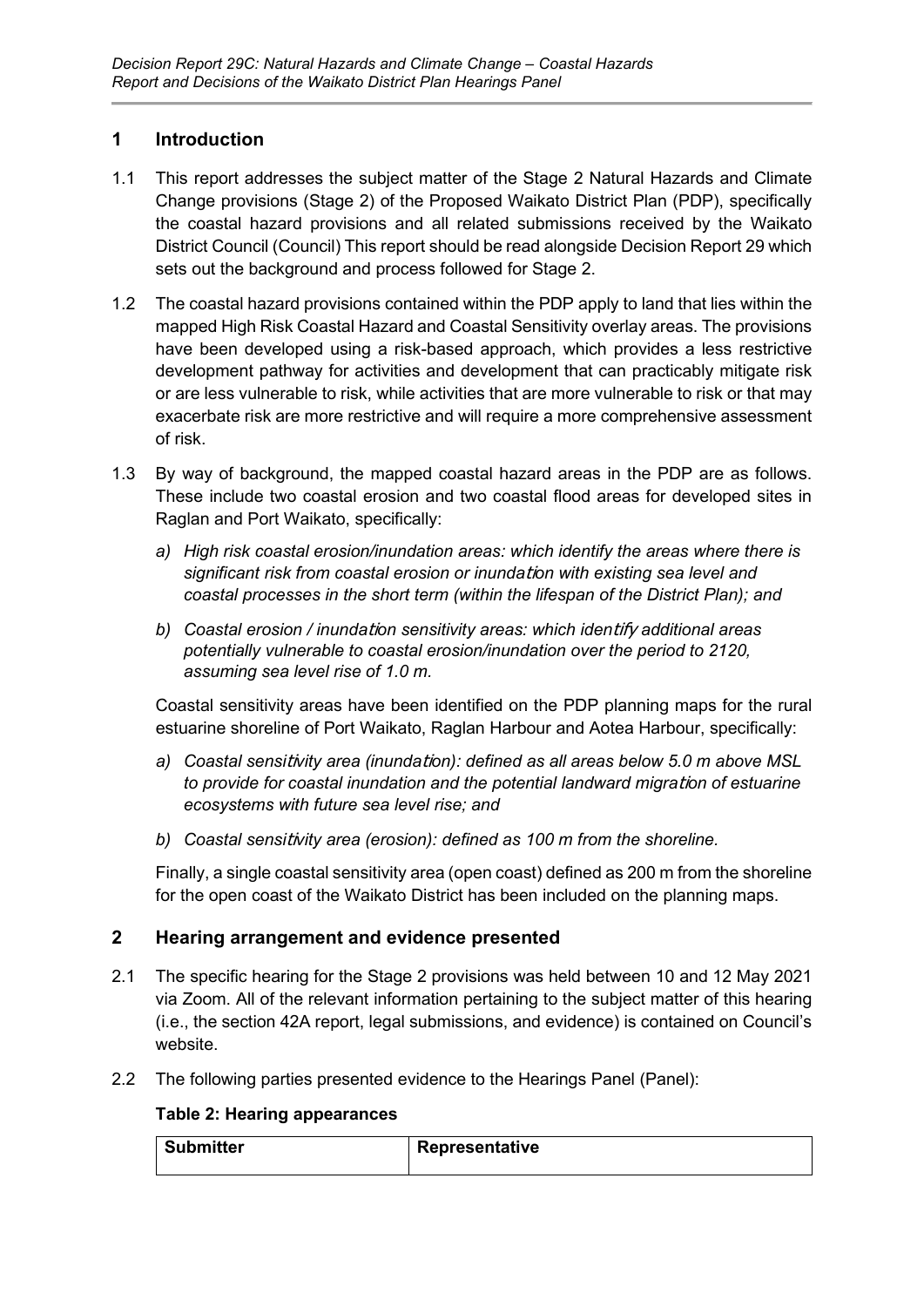| Council                                                               | Ms Kelly Nicolson (author of Section 42A report)<br>and Ms Bronwen Gibberd                               |
|-----------------------------------------------------------------------|----------------------------------------------------------------------------------------------------------|
| Ruth and Shane Walden and<br>Jane Lee-Smith                           | <b>Mr Mark Mitchell</b>                                                                                  |
| Alex Staheli and Viki Stokes<br>[2087]                                | Mr Alex Staheli                                                                                          |
| Lorraine Webber                                                       | In person                                                                                                |
| <b>Brett Beamsley</b>                                                 | In person                                                                                                |
| Horongarara Community<br>Group                                        | Mr Andrew Wilson                                                                                         |
| <b>Andrew Wilson</b>                                                  | In person                                                                                                |
| <b>Trish Waugh</b>                                                    | In person                                                                                                |
| <b>Mark Mathers</b>                                                   | In person                                                                                                |
| <b>Waikato Regional Council</b>                                       | Mr James Beban and Ms Sarah Gunnel                                                                       |
| Rangitahi Limited                                                     | Ms Brianna Parkinson (Legal Counsel), Mr<br>Kenneth Read and Mr Ben Inger                                |
| <b>Graham and Ingrid Rusbatch</b>                                     | Mr Graham Rusbatch                                                                                       |
| Te Kopua Trust and Te Kopua<br>2b3 Incorporation                      | <b>Ms Darcel Rickard</b>                                                                                 |
| Sherry Coulson (Peninsula<br>Farms Ltd)                               | Ms Sherry Coulson                                                                                        |
| The Raglan Collective Society                                         | Mr Tom Bennion (Legal Counsel), Ms Julie Nelson,<br>Ms Susanne Giessen-Prinz and Ms Joyce Davis-<br>Goff |
| <b>Chris and Sue Harris</b>                                           | Mr Chris Harris                                                                                          |
| Chris Williams on behalf of<br>Chris, Kathryn, and Williams<br>family | Mr Chris Williams                                                                                        |

## <span id="page-3-0"></span>**3 Overview of issues raised in submissions**

- 3.1 In the section 42A report, Ms Kelly Nicolson set out the full list of submissions on the coastal hazard provisions. The section 42A report is supported by a specialist coastal hazard report prepared by Ms Bronwen Gibberd which focused on modelling and mapping.
- 3.2 In brief, the key matters of relief sought by the submitters include:
	- a) Protection of historic heritage from natural hazards;
	- b) Methodology for mapping high-risk hazard areas and coastal sensitivity areas;
	- c) Adaptive management approach for land potentially affected by current coastal erosion and / or inundation and future hazards resulting from future sea level rise;
	- d) Infrastructure and utilities in hazard areas;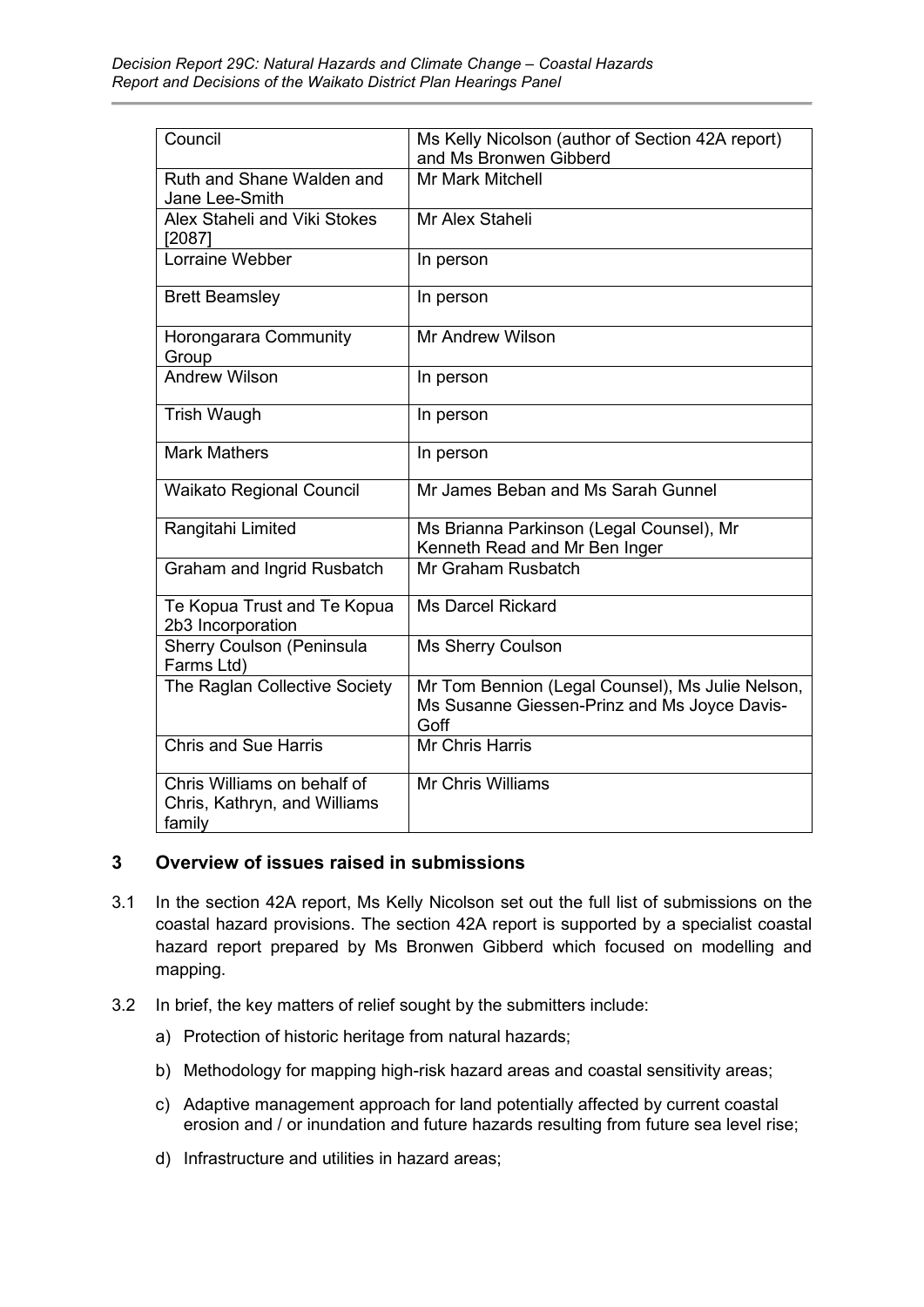- e) Construction of new coastal protection structures and ongoing maintenance of existing coastal protection structures;
- f) Management of current and future coastal hazard risk on Maaori Freehold Land; and
- g) Hazardous facilities within the high risk hazard areas.[1](#page-4-1)
- 3.3 Given the number of submissions received we have structured the following sections thematically and included the analysis and recommendations of the section 42A report with the relevant submission points.

## <span id="page-4-0"></span>**4 Matters raised at the hearing**

## Infrastructure and utilities

- 4.1 The section 42A report stated that submissions by telecommunications and electricity providers sought that telecommunication and electricity lines, poles, cabinets and supporting structures be a permitted activity in high risk coastal hazard areas as well as coastal sensitivity areas.
- 4.2 The section 42A report agreed with these requests on the basis that this type of infrastructure is minor in scale, and as service providers are required to assess and mitigate the risk associated with their own assets in order to continue security of supply, Ms Nicolson considered the activity to pose a low risk.<sup>[2](#page-4-2)</sup>
- 4.3 Mr Chris Horne tabled planning evidence on behalf of Spark New Zealand Trading Limited (Spark). Mr Horne's evidence recommended that 'upgrading' be added to rules 15.9.1 P2 and 15.10.1 P2. [3](#page-4-3) Mr Horne considered that upgrading of existing telecommunications equipment should have the same status as new telecommunications equipment. [4](#page-4-4)
- 4.4 Mr James Beban and Ms Sarah Gunnell presented their joint evidence on behalf of the Waikato Regional Council (WRC). Mr Beban and Ms Gunnell considered that a restricted discretionary activity status is more appropriate for new utilities in the Coastal Sensitivity Areas and recommended that a new rule be included in the PDP.
- 4.5 In her rebuttal section 42A report, Ms Nicolson recommended accepting the submission of Spark as the notified rules already allow for new telecommunications lines, poles, cabinets and masts/poles supporting antennas without any standards. Mr Horne recommended that the rule also include *the operation, replacement, repair, maintenance, minor upgrading or upgrading of* the same equipment. [5](#page-4-5)

## Rangitahi Peninsula

4.6 The section 42A report summarised submissions received on the mapped hazard areas on the Rangitahi Peninsula. In particular, the Coastal Sensitivity Area Erosion and the

<span id="page-4-1"></span><sup>1</sup> Section 42A Report Hearing 27D: Coastal Hazards, dated 31 March 2021, Paragraph 28.

<span id="page-4-2"></span><sup>2</sup> Opening Statement Hearing 27D: Coastal Hazards, dated 10 May 2021, Paragraph 10.

<span id="page-4-3"></span><sup>3</sup> Evidence in Chief of Mr Chris Horne on behalf of Spark New Zealand Trading Limited, dated 16 April 2021, Paragraph 23. <sup>4</sup> Ibid.

<span id="page-4-5"></span><span id="page-4-4"></span><sup>5</sup> Rebuttal Section 42A Report Hearing 27D: Coastal Hazards, dated 3 May 2021, Paragraph 29.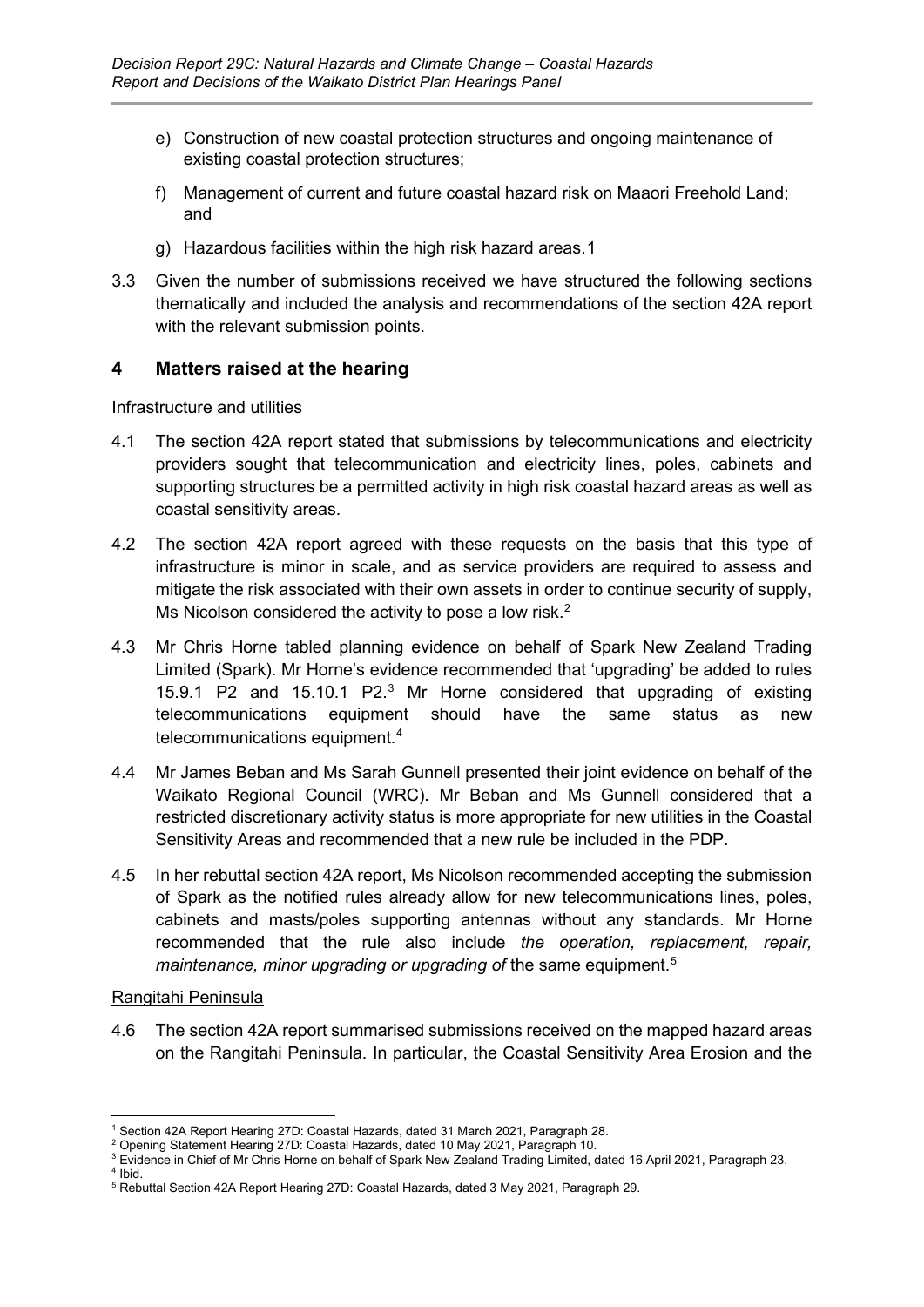associated rules are considered by Rangitahi Limited as being a duplication of the current mechanisms for addressing coastal hazard risk on Rangitahi Peninsula.

- 4.7 Ms Nicolson noted that the proposed rules applying to building in the Coastal Sensitivity Area (Erosion) require a restricted discretionary resource consent so that future risk resulting from climate change can be assessed at a site specific level, and where applicable, adaptive measures or other mitigation methods can be addressed through conditions of consent. [6](#page-5-0)
- 4.8 The section 42A report stated that the subdivision consents for the Rangitahi Peninsula development included an assessment of coastal hazards but did not specifically consider future sea level rise. Specific design zones were identified based on the hazard assessment and closely align with the extent of the proposed Coastal Sensitivity Area Erosion.
- 4.9 Ms Nicolson summarised that geotechnical considerations for building within the specific design zone are implemented by way of a consent notice attached to the record of title for each lot subject to this zone; and that the submitter considered that this mechanism satisfactorily addresses any issues with regards to future erosion resulting from climate change. [7](#page-5-1)
- 4.10 Ms Nicolson considered that the consent notice mechanism would not be sufficient to address future risk, particularly with regards to any adaptive measures that may be appropriate for any given site. Thus, the section 42A report recommended no change to the notified rules. [8](#page-5-2)
- 4.11 Ms Brianna Parkinson presented legal submissions on behalf of Rangitahi Limited. In summary, Ms Parkinson covered the following points:
	- a) Agreed matters, in terms of amendments recommended in the section 42A report to:
	- b) The mapping of the High Risk Erosion Area;
	- c) New rules 15.7.2 RD2 and 15.8.2 RD2 to classify subdivision in the Coastal Sensitivity Areas as a restricted discretionary activity;
	- d) Changes to Rules 15.9.2 D7 and 15.10.2 D6 so they do not apply to additional lots which are located entirely outside a High Risk Coastal Hazard Area; and
	- e) That Rangitahi Limited sought permitted activity status for the construction of new buildings and additions to existing buildings in the Rangitahi Peninsula Zone where the lot subject to the Coastal Sensitivity Area (Erosion) overlay was created by a subdivision consent granted prior to the date of decisions on the PDP. $^{\rm g}$
- 4.12 Mr Kenneth Read presented geotechnical evidence on behalf of Rangitahi Limited. Mr Read prepared the geotechnical reports for the Rangitahi Precinct B and D resource consents in 2018. Mr Read's evidence concluded that:

<span id="page-5-0"></span><sup>6</sup> Opening Statement Hearing 27D: Coastal Hazards, dated 10 May 2021, Paragraph 18.

<sup>7</sup> Ibid Paragraph 20.

<span id="page-5-2"></span><span id="page-5-1"></span><sup>8</sup> Ibid Paragraph 20.

<span id="page-5-3"></span><sup>&</sup>lt;sup>9</sup> Legal submissions on behalf of Rangitahi Limited, dated 12 May 2021, Paragraph 8.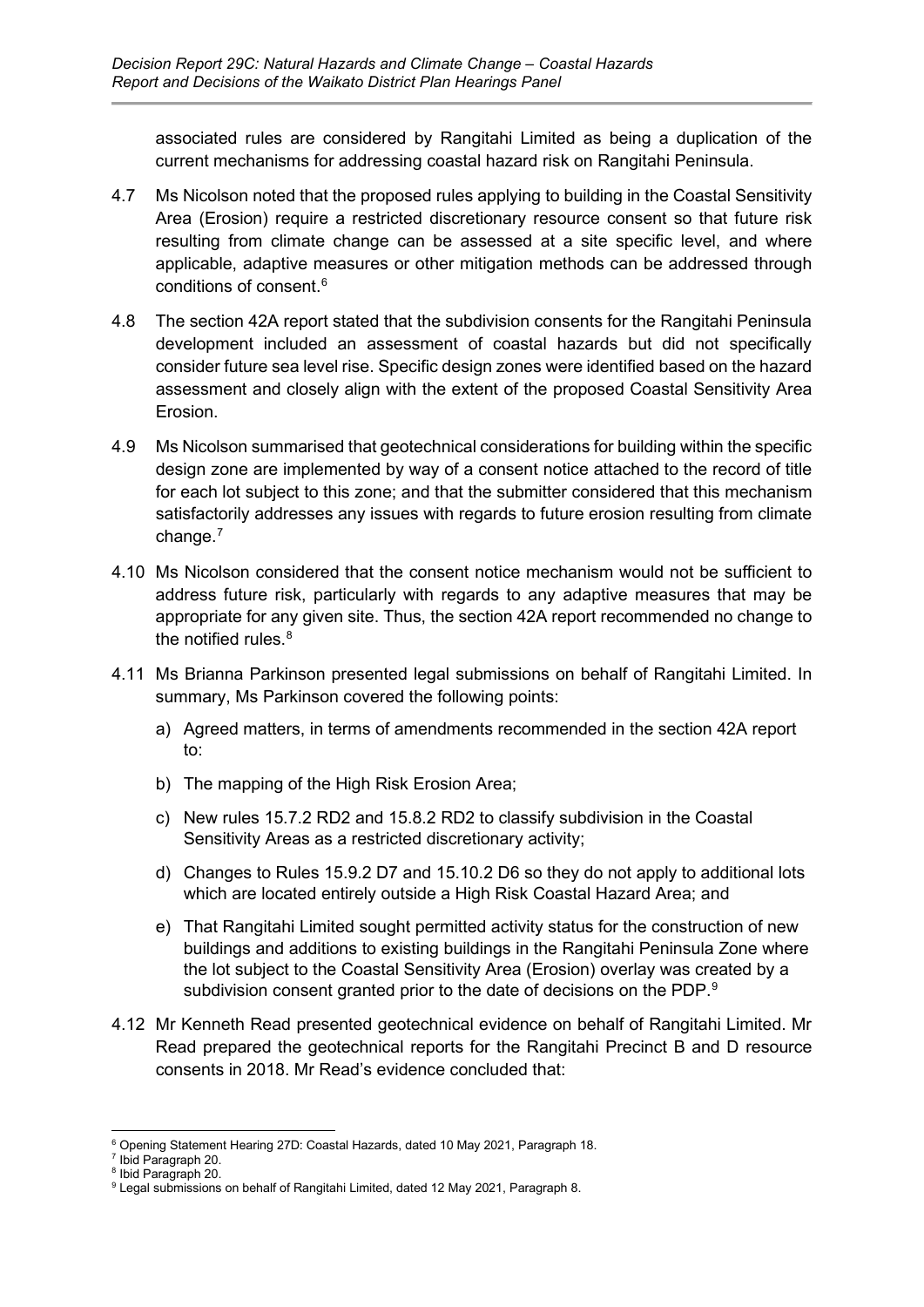- a) Whilst sea level rise and climate change are not addressed specifically in the reports prepared to date, the combined effects of the various studies of coastal erosion, and slope stability have been to delineate specific design zones that at least mirror the proposed revised Coastal Sensitivity Area (Erosion); and
- b) The geotechnical design requirements for 'specific design zones' developed on a site specific basis will also ensure that the residential development in Precincts A, B and D is resilient against geotechnical risks that may result from climate change. [10](#page-6-0)
- 4.13 Mr Ben Inger presented planning evidence on behalf of Rangitahi Limited. Mr Inger described the previous structure planning process and private plan change to the Operative Waikato District Plan.
- 4.14 In summary, Mr Inger's evidence recommended that a new permitted activity rule be included in the PDP to allow the construction of new buildings and additions to existing buildings in the Coastal Sensitivity Area (Erosion) on lots in the Rangitahi Peninsula Zone, which were created by a subdivision consent granted prior to the date of decisions on the PDP.
- 4.15 Mr Inger considered that a further consenting process would be unnecessary and inefficient and that his recommended permitted activity rule reflects that coastal hazard risks have been appropriately addressed through the resource consents which Rangitahi Limited has obtained. [11](#page-6-1)
- 4.16 In the section 42A report opening statement, Ms Nicolson recommended no change to the notified rules. [12](#page-6-2)

## Adaptive management planning and development on Maaori Freehold Land

- 4.17 The section 42A report stated that the proposed rules for both high risk and coastal sensitivity areas apply equally across general land and Maaori Freehold Land. Ms Nicolson summarised submissions from the owners of the Te Kopua Maori land blocks in Raglan which sought that development on their land be a permitted activity if it is consistent with an approved adaptive management plan.
- 4.18 Ms Nicolson noted that previous engagement with these submitters suggested that an adaptive management plan would include comprehensive and detailed information on the proposed development of the whole site, including a site specific risk assessment, mitigation measures and or adaptive pathways to address the impacts of climate change with respect to the proposed development. These submitters highlighted the unique nature of Maaori Freehold Land and the enduring relationship that Tangata Whenua have with their land, as ownership spans many generations.
- 4.19 The section 42A report author agreed that there may be a special case with regards to how natural hazard risk and the effects of climate change can be managed on Maaori Freehold Land. However, Ms Nicolson did not recommend any changes to the notified

<sup>10</sup> Evidence in Chief of Kenneth Read on behalf of Rangitahi Limited, dated 16 April 2021, Paragraph 35.

<span id="page-6-1"></span><span id="page-6-0"></span><sup>11</sup> Evidence in Chief of Ben Inger on behalf of Rangitahi Limited, date 16 April 2021, Paragraph 40.

<span id="page-6-2"></span><sup>12</sup> Opening Statement Hearing 27D: Coastal Hazards, dated 10 May 2021, Paragraph 20.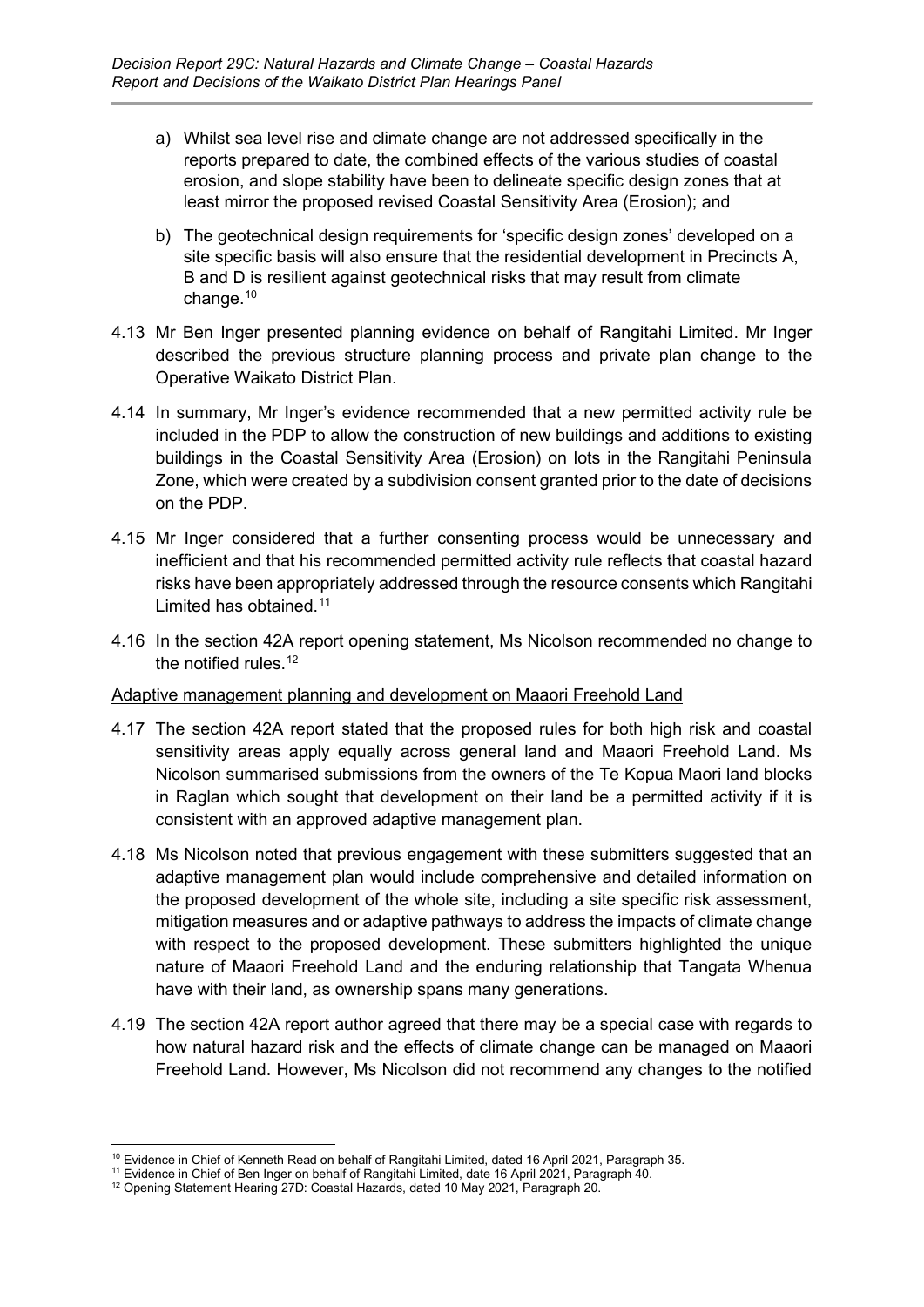rules in respect to this issue, as there was insufficient detail in the submission to fully consider how this mechanism would work in practice.

- 4.20 Ms Darcel Rickard presented the submission of Te Kopua Trust and Te Kopua 2b3 Incorporated. Ms Rickard sought planning provisions for an adaptive management approach which would apply to Maori Freehold Land. Ms Rickard noted that there are specific provisions in the Operative Waikato District Plan which apply to Maori Freehold Land.
- 4.21 Ms Rickard noted that an Adaptative Management Plan would need to be developed and could include triggers relating to inundation and erosion. Ms Rickard considered that additional hazard mapping may be required.

## Coastal protection

- 4.22 The section 42A report set out submissions in relation to hard and soft coastal protection structures, these included submissions:
	- a) Seeking to amend provisions to allow for the repair, maintenance and upgrade protection structures; and
	- b) Replacement of existing hard protection structures.
- 4.23 Ms Nicolson noted that the policies are clear in their intent and although hard protection structures are not encouraged as a first option for defence against coastal hazards, there is recognition within Policy 15.2.1.8 that in some cases they may be the most appropriate method for protection against coastal hazards. In this case, the policy provides guidance for assessment of these structures.
- 4.24 The section 42A report stated that rules permit minor repairs and maintenance but require discretionary consent for upgrading, replacement and construction of new structures. Ms Nicolson considered that this ensures that matters in Policy 15.2.1.8 can be appropriately considered and addressed. The section 42A report recommended that the discretionary activity rules for these structures be retained as notified.
- 4.25 Ms Sherry Coulsen presented her submission with respect to her sites at 7 and 9 Nihinihi Avenue, Raglan. Ms Coulsen raised concerns regarding the maintenance of seawalls in front of her sites. These seawalls are not in Ms Coulsen's ownership and she considered they are owned by Council.
- 4.26 During our questioning, it was recommended that Ms Coulsen contact Council to discuss the maintenance of these seawalls, as we cannot direct that Council to undertake works on the seawalls.
- 4.27 Mr Chris Williams and Mrs Kathryn Williams introduced the joint presentation of the Raglan Collective Society (Collective). Mr Tom Bennion then presented legal submissions on behalf of the Collective.
- 4.28 Mr Bennion submitted that the Collective sought:
	- a) Amendments to the objectives and policies to explicitly recognise that historic seawalls be retained on properties in longstanding Raglan Harbour suburbs where no realistic alternatives to the walls exists; and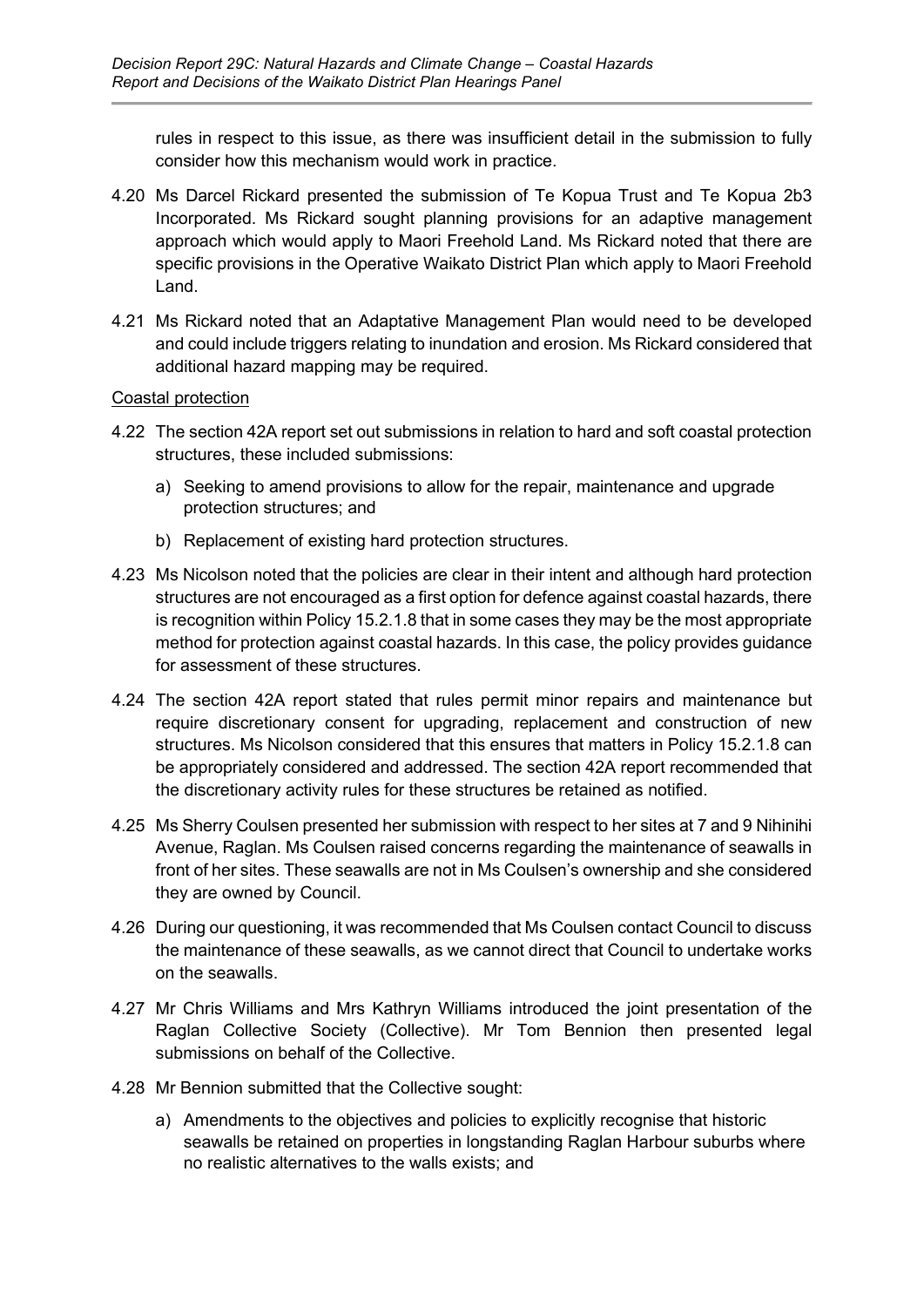- b) Where such walls need to be replaced, discretion be limited to determining whether the design maintains and improves public access, amenity, historic values and whether the seawall otherwise improves the urban coastal environment. $^{\rm 13}$  $^{\rm 13}$  $^{\rm 13}$
- 4.29 In addition to the above, Mr Bennion also submitted that private seawalls may not have been included in the high risk coastal erosion and flood area modelling.
- 4.30 Ms Julie Nelson and Ms Jacqui Graham presented their submission with respect to their site at 54 Wallis Street, Raglan. They hold consent to repair Council's seawall adjoining their site. Ms Nelson also challenged the flood hazard mapping which has been applied to their site. They supported the development of an adaptive management plan.
- 4.31 Ms Susanne and Mr Andreas Giessen-Prinz presented their submission with regard to their sites at 56 and 58 Wallis Road. Ms Giessen-Prinz also presented Ms Joyce Davis-Goff submission for 58A Wallis Street. The seawall adjoining their sites has been constructed using various methods. They have made minor repairs to the seawalls following storm events. They sought the ability to maintain and erect seawalls to protect their property.
- 4.32 Mr Chris Williams and Mrs Kathryn Williams presented their submission regarding their site at 60 Wallis Street. They set out the history of their site, connection to Raglan and supported the relief sought by the Collective.
- 4.33 Mr Chris Harris and Mrs Sue Harris presented their submission with respect to their site at 52A Lorenzen Bay Road. Mr Harris provided further context of the seawalls along the coastline adjoining neighbouring properties. Mr Harris also presented photos on past flooding events. They supported the development and investment in an adaptive management plan.
- 4.34 In response to our questioning, Mr Bennion clarified that the Collective sought a controlled activity status rule for replacement of seawalls.
- 4.35 With respect to the submissions of the Collective, Ms Nicolson recommended that the discretionary activity rules for these structures be retained as notified. However, she noted that whilst the adaptive management planning process is not directed by provisions in the PDP, she considered that Policy 15.2.1.8 allows for the content of an adaptive management strategy to be taken into consideration when assessing proposals for hard protection structures.

## Modelling data

- 4.36 Dr Brett Beamsley presented his submission with respect to his site at 41 Rose Street. He raised concerns that the modelling data which has informed the PDP hazard mapping is over six years old. He also stated that Kawhia Harbour data has been used for Raglan Harbour, which he disagreed with.
- 4.37 Dr Beamsley concluded that Council has been overly conservative in defining the coastal hazard mapping in the PDP. In response to our questioning regarding the way forward, Dr Beamsley suggested a level which he considered could be applied to the Raglan Harbour.

<span id="page-8-0"></span><sup>&</sup>lt;sup>13</sup> Legal submissions on behalf of the Raglan Collective Society, dated 12 May 2021, Paragraph 5.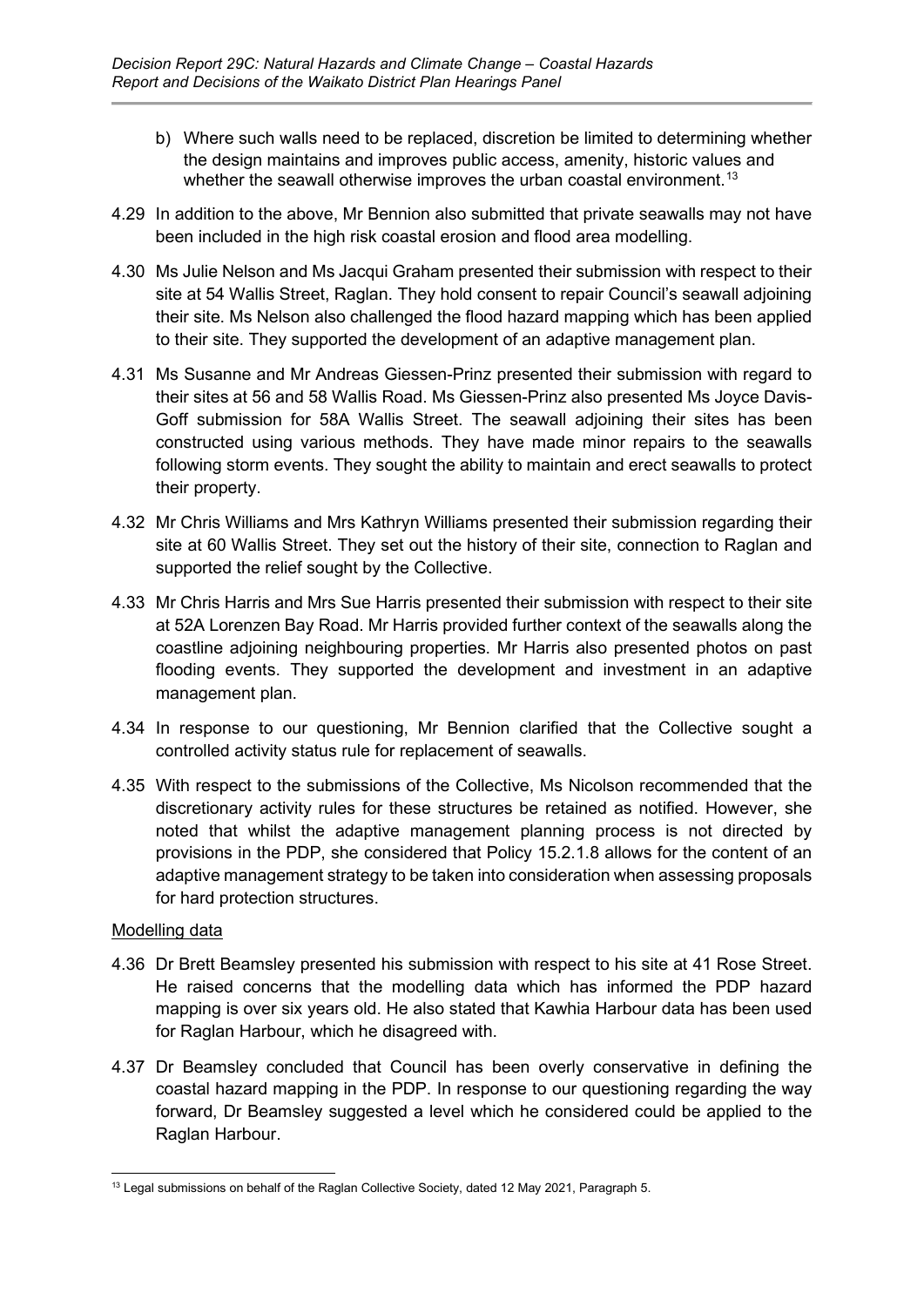- 4.38 Ms Gibberd addressed these points in her rebuttal evidence. She noted that the property at 41 Rose Street is not within the High Risk Coastal Hazard Area (Inundation), but a small portion is affected by the Coastal Sensitivity Area (Inundation). She considered that Dr Beamsley may have misinterpreted the coastal overlay maps, as he has also referred to the High Risk Coastal Hazard Area (Inundation) while discussing figures and levels that relate to the Coastal Sensitivity Area (Inundation). [14](#page-9-0)
- 4.39 Ms Gibberd stated that she understood Dr Beamsley's concern that the 3.0 m MVD-53 level does not directly represent a 1% AEP event. However, she considered that simply applying the statistically calculated 1% AEP level would not reflect the limitations of the relatively short available data record, potential errors in the elevation dataset or wave run-up effects. [15](#page-9-1)

## Coastal hazard mapping

## *Te Akau South – Horongarara Peninsula*

4.40 An additional local scale assessment of coastal hazards for the residential area at Te Akau South was undertaken following the receipt of submissions on the Coastal Erosion Hazard mapping of the Te Akau South Horongarara Peninsula. Ms Gibberd stated that this additional study replaced the generic 100 metre-wide rural coastal sensitivity area with slope-based high risk and coastal sensitivity areas equivalent to those applied on other cliff coastlines in Raglan Harbour. This assessment reduced the width of the Coastal Sensitivity Area (Erosion) but resulted in some residential properties being affected by the High Risk Coastal Hazard Area (Erosion) (refer to Figure 1).



## **Figure 1: Notified and Recommended Coastal Sensitivity Area (Erosion) and High Risk Coastal Hazard Area (Erosion) extents**

4.41 Ms Gibberd noted that the hazard assessment highlighted the limited available information and the potential for site specific field measurements to refine the hazard areas further. Ms Gibberd stated that the Horongarara Community Group and several individual property owners have provided evidence within which they request time for a more detailed geotechnical investigation to be completed (at their cost) to further refine this area and reduce the impact on the properties where possible. Ms Gibberd

<span id="page-9-1"></span><span id="page-9-0"></span><sup>&</sup>lt;sup>14</sup> Rebuttal Evidence of Bronwen Gibberd, dated 3 May 2021, Paragraph 5.3. <sup>15</sup> Ibid Paragraph 5.20.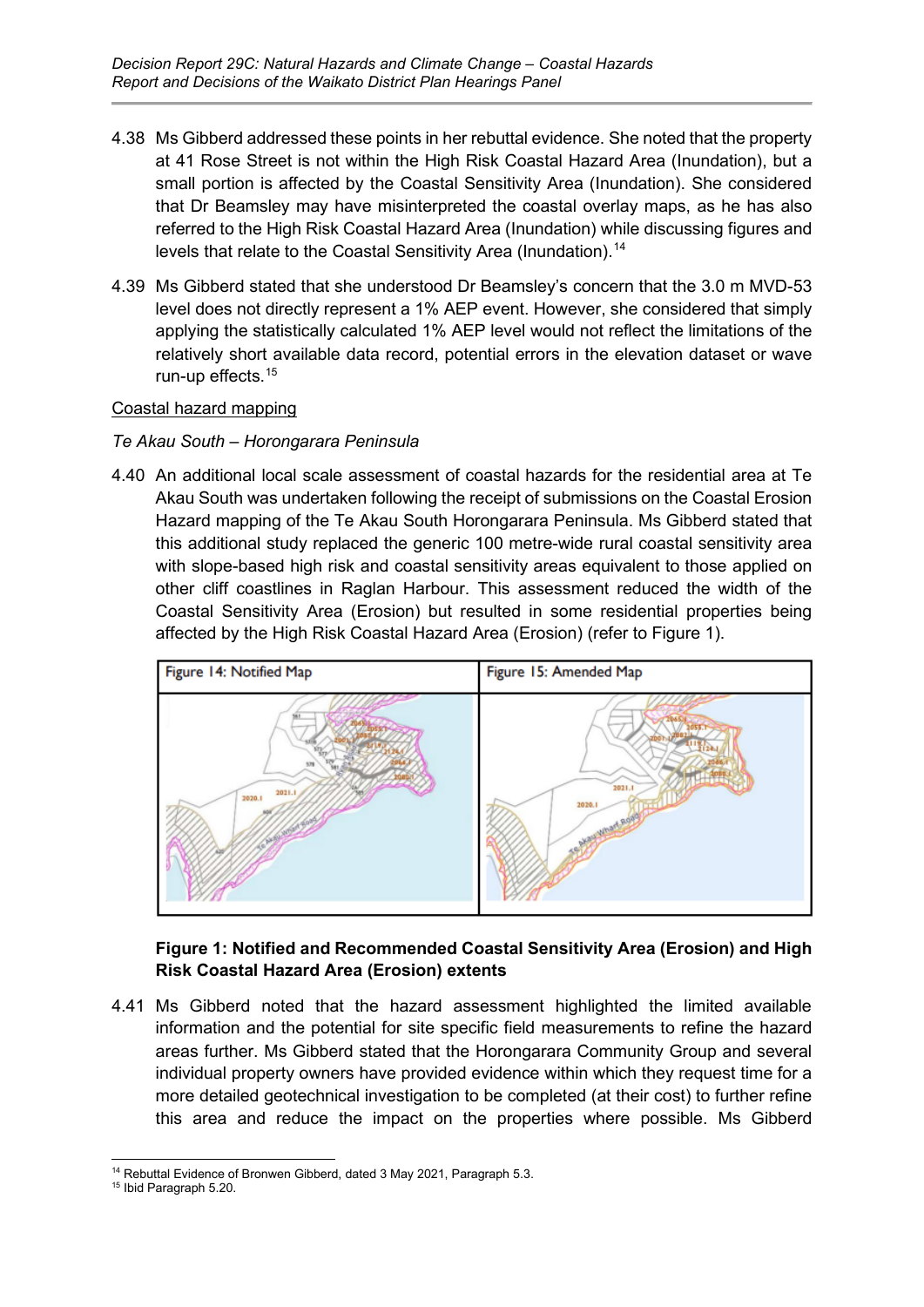considered that further field investigations at a property scale could prove useful and may support a reduction in the width of the coastal hazard overlays.

4.42 The Horongarara Community Group, Ms Trish Waugh and Mr Andrew Wilson, requested that they be given additional time to carry out a site-specific investigation of coastal erosion risk for five properties on the Horongarara Peninsula. This request was accepted by the Panel and we address the matter further from paragraph 5.17 of this Decision.

## General - High Risk Coastal Hazard Area (Erosion)

- 4.43 Mr Mark Mitchell presented geotechnical engineering evidence on behalf of the Walden Family Trust who own a property at 39 Bayview Road, Raglan. Mr Mitchell's evidence raised the following matters:
	- a) That a site-specific amendment be made to the High Risk Coastal Hazard Area (Erosion) to reflect extensive engineering works that have been undertaken on the property at 39 Bay View Road;
	- b) That a 1V:2H slope is too conservative for defining the High Risk Coastal Hazard Area (Erosion) on cliff coastlines in Raglan Harbour; and
	- c) That the High Risk Coastal Hazard Area (Erosion) be renamed to Coastal Hazard (Erosion) Area.
- 4.44 Ms Gibberd's rebuttal evidence stated that in response to submissions on the PDP and based on further field measurements, she has recommended adjusting the High Risk Coastal Hazard Area (Erosion) to reflect a steeper slope of 1V:1.5H. Ms Gibberd stated that this has significantly reduced the width of the High Risk Coastal Hazard Area (Erosion) on the property at 39 Bay View Road.
- 4.45 Ms Gibberd noted that based on Mr Mitchell's evidence, she considered he may have been unaware that amendments to the mapped extents have been recommended in the section 42A report. She considered these amendments may go some way to alleviating the concerns of Mrs Walden and Mr Mitchell without the need for any change in the name of the hazard overlay area.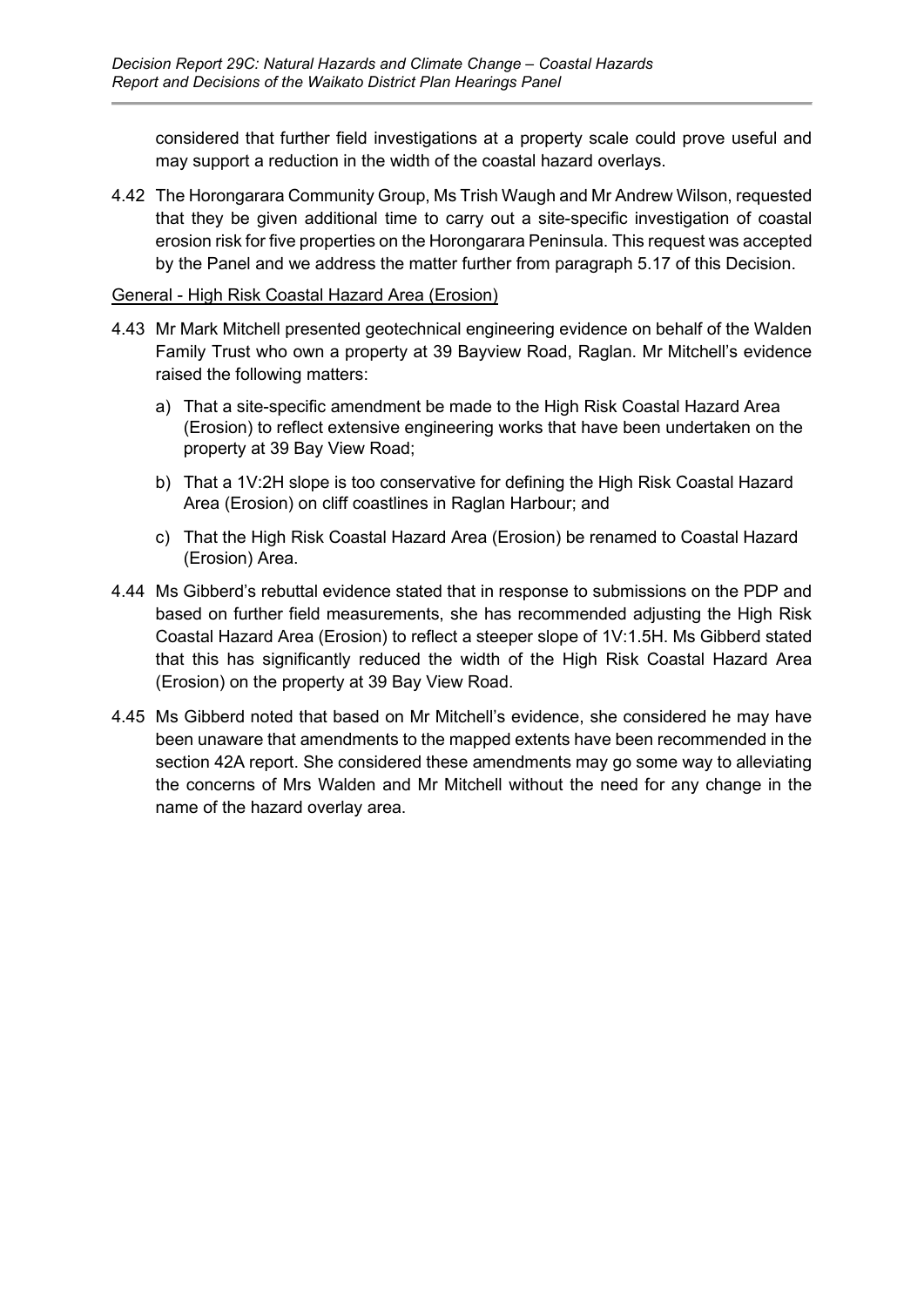

**Figure 2: Notified Coastal Sensitivity Area (Erosion) and High Risk Coastal Hazard Area (Erosion) extents**



## **Figure 3: Recommended Coastal Sensitivity Area (Erosion) and High Risk Coastal Hazard Area (Erosion) extents**

- 4.46 Mr Alex Staheli presented their submission on behalf of Mrs Viki Stokes and himself. In summary they had requested that the High Risk Coastal Hazard (Erosion) Area and the Coastal Sensitivity Area (Erosion) be removed from the property at 29 Lily Street.
- 4.47 In the rebuttal section 42A report response, Ms Nicolson noted that Ms Gibberd and Mr Dahm carried out a technical review of the mapped areas and recommended that the high Risk Coastal Hazard (Erosion) Area on the property at 29 Lily Street be amended to reflect a 1V:1.5H stable slope. No changes were recommended to the Coastal Sensitivity Area (Erosion).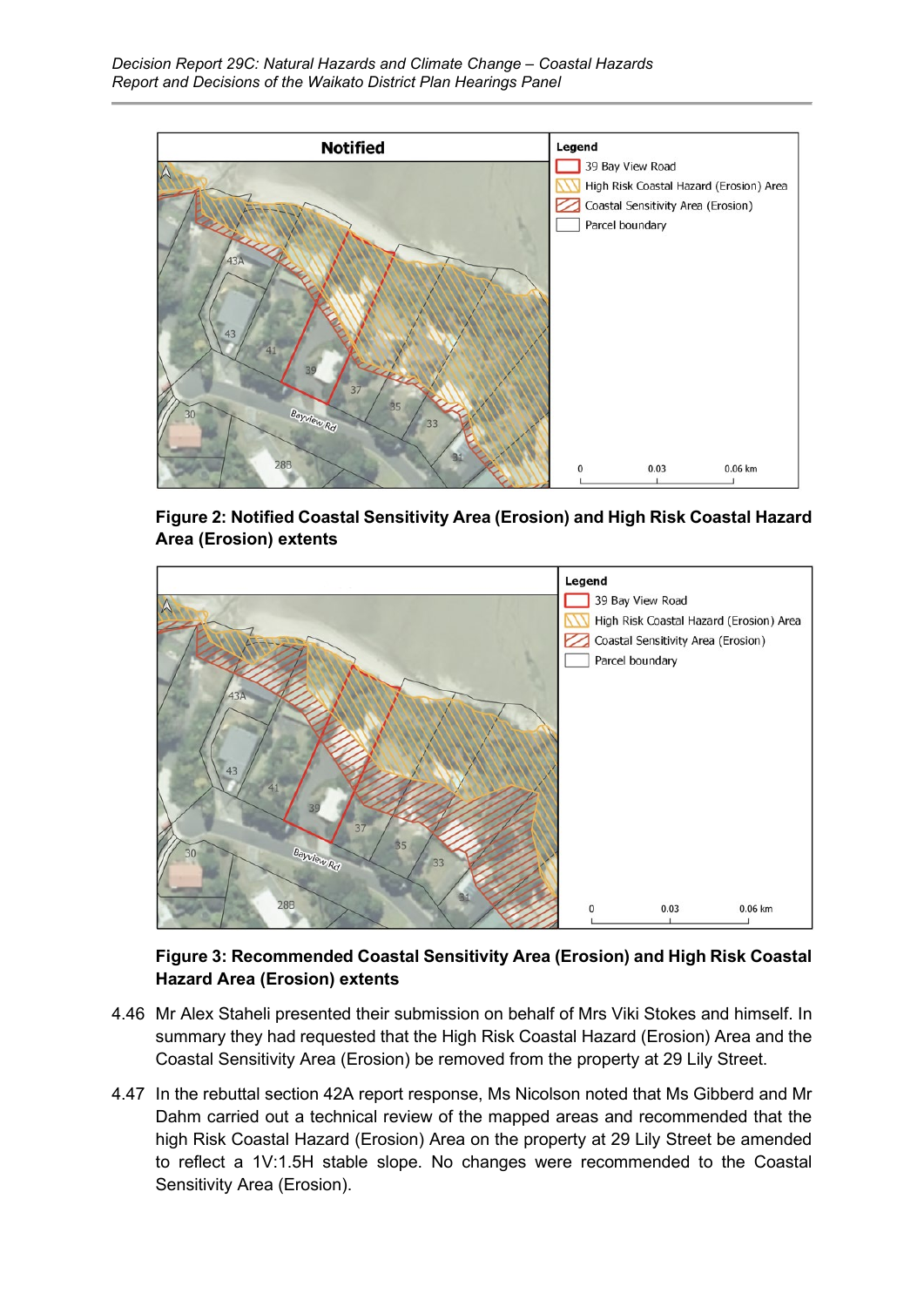

**Figure 4: Notified Coastal Sensitivity Area (Erosion) and High Risk Coastal Hazard Area (Erosion) extents**



**Figure 5: Recommended Coastal Sensitivity Area (Erosion) and High Risk Coastal Hazard Area (Erosion) extents**

- 4.48 Ms Nicolson recommended that the submission be accepted in part based on the recommendations of the technical review.
- 4.49 In the hearing, Mr Staheli reiterated that their main concern related to the High Risk Coastal Hazard (Erosion) Area being located over their dwelling.

**Other**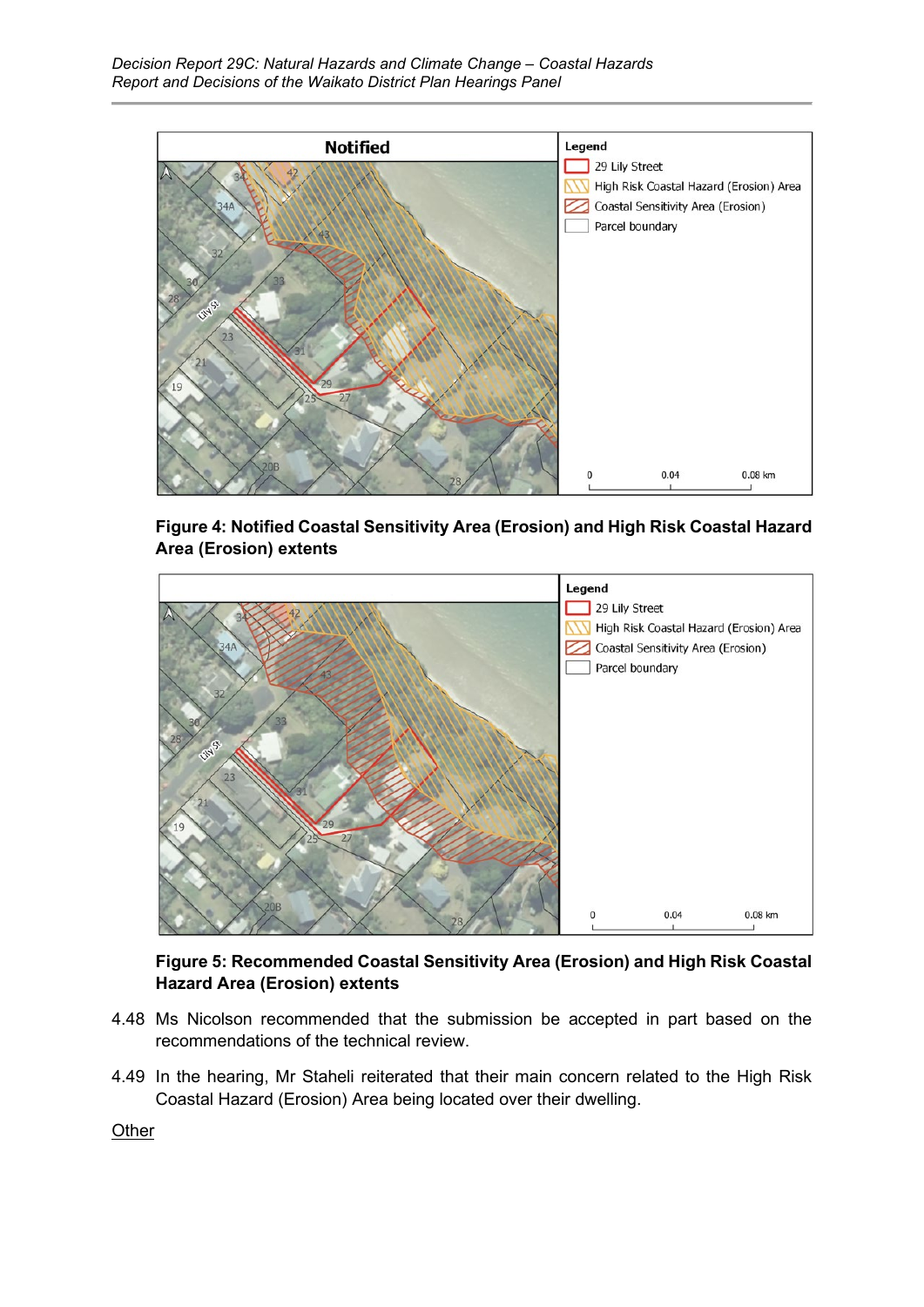- 4.50 Ms Lorraine Webber presented her submission with respect to her property at 4316 State Highway 23, Raglan. The site is subject to the Coastal Sensitivity Area (Erosion) and Coastal Sensitivity Area (Inundation).
- 4.51 Ms Webber sought a detailed approach to the mapping over their site for the Coastal Sensitivity Area (Erosion), as has been undertaken for the Raglan township area. She expressed concerns regarding an 'automated' approach.
- 4.52 Mr Mark Mathers presented his submission with respect to his property at 536 Wainui Road, Raglan. The site is subject to the Coastal Sensitivity Area (Open Coast). Mr Mathers stated that there is no section 32A analysis for the 200 m setback across his property.
- 4.53 Mr Graham Rusbatch presented the submission on behalf of himself and Mrs Ingrid Rusbatch. Their site is located at 160 Maunsell Road, Port Waikato and subject to the High Risk Coastal Hazard (Inundation) Area and Coastal Sensitivity Area (Erosion).
- 4.54 Mr Rusbatch raised concerns regarding if his building was to burn down, whether existing use rights will apply. We recommended that Mr Rusbatch speak with Council in terms of existing use rights and sought that the section 42A report author provide clarification on this matter in her closing remarks statement.

## Other and general agreement with the Section 42A report recommendations

- 4.55 Mr Beban and Ms Gunnell on behalf of WRC recommended that appropriate matters of control be drafted to support beach nourishment and dune stabilisation as controlled activities in alignment with the suggestions of the section 42A report.
- 4.56 Ms Alec Duncan tabled a letter on behalf of Fire and Emergency New Zealand. In summary, Ms Duncan generally supported the recommendations of the section 42A report.<sup>[16](#page-13-1)</sup>
- 4.57 Ms Carolyn McAlley tabled planning evidence on behalf of Heritage New Zealand Pouhere Taonga. In summary, Ms McAlley supported the recommendations of the section 42A report.<sup>[17](#page-13-2)</sup>
- 4.58 Ms Alec Duncan also tabled a letter on behalf of the Ministry of Education. In summary, Ms Duncan supported the recommendations of the section 42A report that the submission from WRC [2102.22] be rejected. [18](#page-13-3)

## <span id="page-13-0"></span>**5 Panel decisions**

5.1 The section 42A report addressed 272 separate submissions points and 103 further submissions points on Stage 2 the PDP. The section 42A author analysed these and made a recommendation for each submission to be accepted or rejected by us, along

<span id="page-13-1"></span><sup>16</sup> Letter from Ms Alec Duncan regarding Fire and Emergency New Zealand – Letter to be tabled at Hearing 27: Natural Hazards and Climate Change, dated 13 April 2021.

<span id="page-13-2"></span><sup>&</sup>lt;sup>17</sup> Evidence in Chief of Ms Carolyn McAlley on behalf of Heritage New Zealand Pouhere Taonga, dated 16 April 2021, Paragraph 4.

<span id="page-13-3"></span><sup>18</sup> Letter from Ms Alec Duncan regarding Ministry of Education – Waikato District Plan Review - Letter to be Tabled at Hearing 27: Natural Hazards and Climate Change, dated 13 April 2021.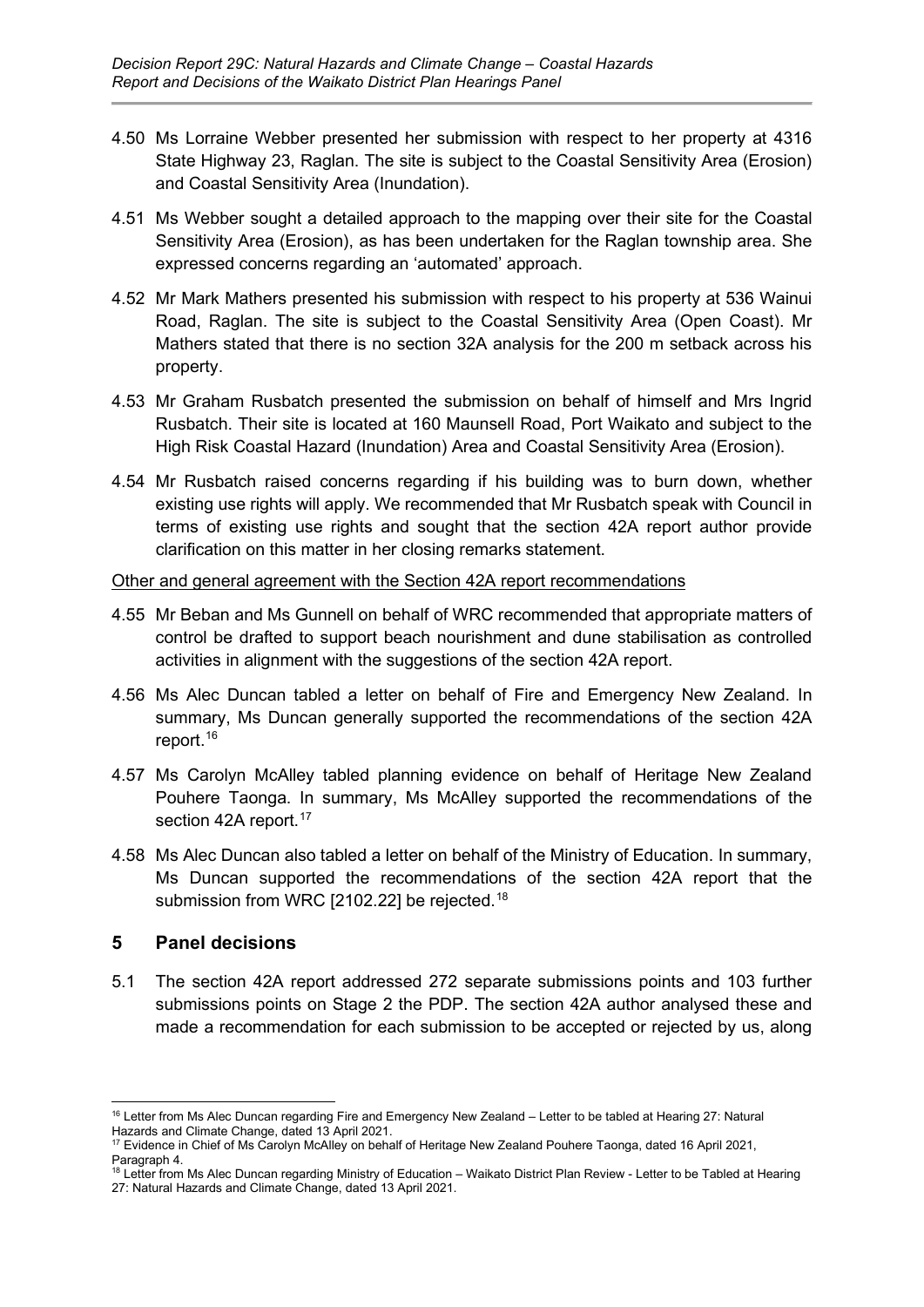with some changes to the PDP text and planning maps. The author made additional comments in their closing remarks.

5.2 Given the sheer volume of submissions, we do not attempt to address every submission point individually and instead focus on them thematically by reference to the key changes sought by submitters.

#### Infrastructure and utilities

- 5.3 On behalf of Spark, Mr Horne's evidence recommended that 'upgrading' be added to rules 15.9.1 P2 and 15.10.1 P2,<sup>[19](#page-14-0)</sup> which Ms Nicolson recommended to accept.
- 5.4 We agree with Mr Horne and Ms Nicolson given that the PDP already provides for new infrastructure as a permitted activity.

## Rangitahi Peninsula

- 5.5 Mr Inger's evidence recommended that a new permitted activity rule be included in the PDP to allow construction of new buildings and additions to existing buildings in the Coastal Sensitivity Area (Erosion) on lots in the Rangitahi Peninsula Zone, which were created by a subdivision consent granted prior to the date of decisions on the PDP.
- 5.6 Mr Inger considered that a further consenting process would be unnecessary and inefficient. Mr Inger also considered that his recommended permitted activity rule reflects that coastal hazard risks have been appropriately addressed through resource consents Rangitahi Limited that has obtained.<sup>[20](#page-14-1)</sup> In the section 42A report opening statement, Ms Nicolson recommended no changes be made to the notified rules regarding this point.<sup>[21](#page-14-2)</sup>
- 5.7 We agree with Mr Inger that because these effects have been recently assessed through a resource consent process, there is no need to undertake a further consent process to assess the same effects. Given this, we have amended the PDP to include a permitted activity rule for the Rangitahi Peninsula zoned area.

## Adaptive management planning and development on Maaori Freehold Land

- 5.8 Ms Darcel Rickard sought planning provisions be included in the PDP for an adaptive management approach which would apply to Maaori Freehold Land. Ms Rickard noted that an Adaptative Management Plan would need to be developed and could include triggers relating to inundation and erosion.
- 5.9 Whilst we agree there is merit in this approach, we consider that coastal hazards affect all land. Given this, and in the absence of specific details with respect to the adaptive management approach and any triggers, we have not amended the PDP to include this approach.
- 5.10 We agree that further work could be undertaken by Te Kopua Trust in collaboration with Council to include such an approach in the PDP by way of a plan change; however, we cannot direct this.

## Coastal protection

<span id="page-14-0"></span><sup>19</sup> Evidence in Chief of Mr Chris Horne on behalf of Spark New Zealand Trading Limited, dated 16 April 2021, Paragraph 23.

<span id="page-14-1"></span><sup>&</sup>lt;sup>20</sup> Evidence in Chief of Ben Inger on behalf of Rangitahi Limited, date 16 April 2021, Paragraph 40.

<span id="page-14-2"></span><sup>21</sup> Opening Statement Hearing 27D: Coastal Hazards, dated 10 May 2021, Paragraph 20.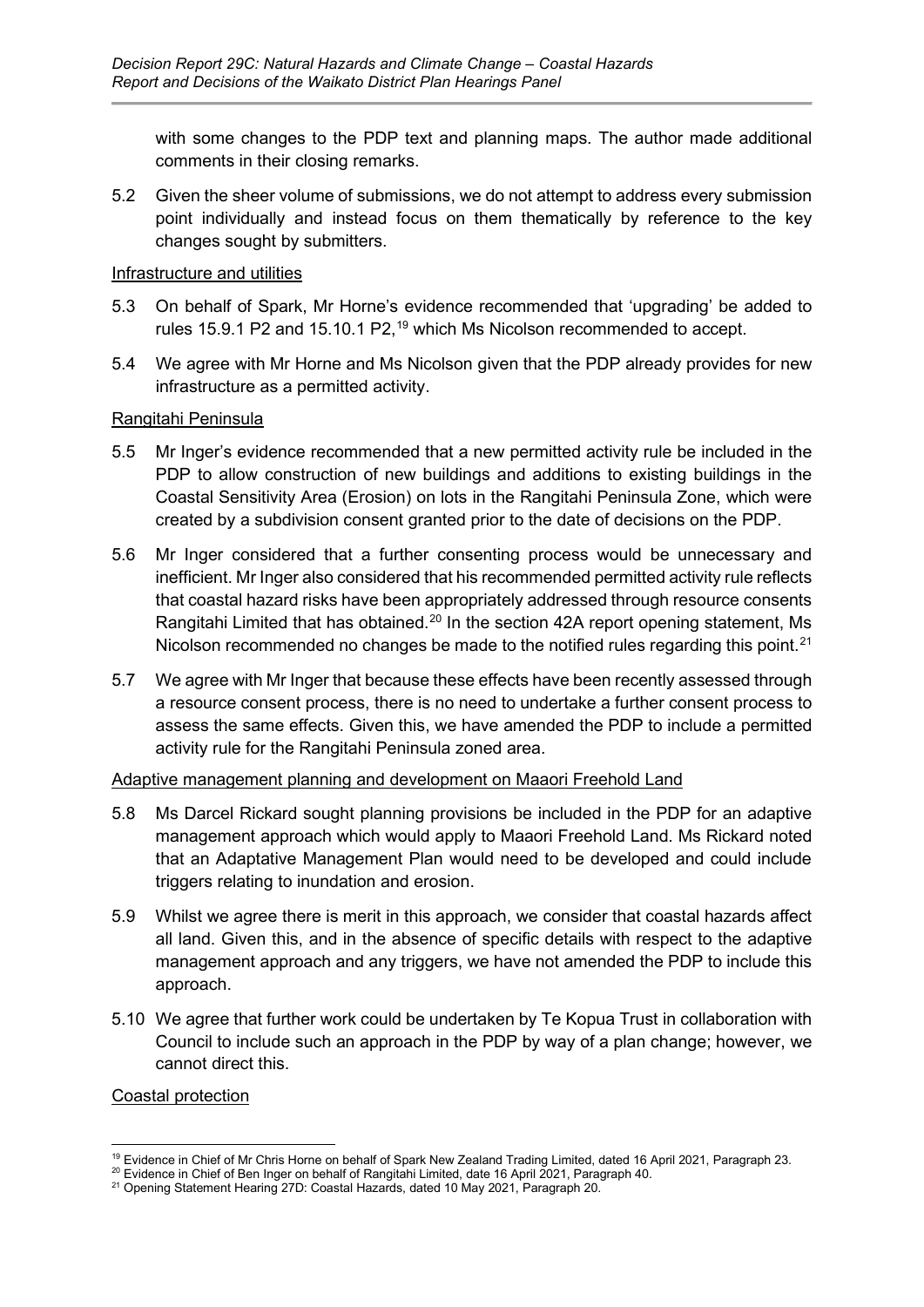- 5.11 The Collective sought that an activity status for the replacement of seawalls be amended from a discretionary activity to either a controlled or restricted discretionary activity. Mr Bennion submitted that Council's assessment could be limited to:
	- a) Whether the design maintains and improves public access;
	- b) Amenity;
	- c) Historic values; and
	- d) Whether the seawall otherwise improves the urban coastal environment.
- 5.12 We note that the PDP permits minor repairs and maintenance but requires discretionary consent to upgrade, replace and or construct new structures. Ms Nicolson considered the discretionary activity status ensures that matters in Policy 15.2.1.8 can be appropriately considered and addressed. The section 42A report recommended that the discretionary activity rule be retained as notified.
- 5.13 We agree with Mr Bennion that the activity status for the replacement of seawalls be amended to a restricted discretionary activity. We had concerns regarding Mr Bennion's proposal for a controlled activity status, of which Council must grant consents subject to conditions, whereas an application for a restricted discretionary activity can be declined. We find that the effects for coastal protection structures are well understood and can be expressed as matters for discretion. We note that Policy 15.2.1.8 contains specific detail on what should be addressed as part of an application, and we have included these as matters for discretion in the PDP. We consider this amendment effectively achieves Objective 15.2.1.
- 5.14 We thank the Raglan Collective Society for their comprehensive hearing presentation, but we note that their relief sought went beyond making decisions on the PDP text and mapping. We cannot direct the Council to maintain or replace seawalls, nor can we direct Council to engage with the Collective to develop an adaptive management strategy.

## Modelling data

- 5.15 Dr Brett Beamsley raised concerns that the modelling data which has informed the PDP hazard mapping is over six years old. Ms Gibberd considered that simply applying the statistically calculated 1% AEP level as recommended by Dr Beamsley would not reflect the limitations of the relatively short available data record, potential errors in the elevation dataset or wave run-up effects.
- 5.16 We prefer the evidence of Ms Gibberd and agree that the presence of coastal hazard overlays should not prevent appropriate ongoing use and development, but it is critical to recognise that coastal inundation hazard is expected to increase over time.

## Mapping

## *Te Akau South – Horongarara Peninsula*

5.17 Following the request for additional time by the Horongarara Community Group submitters, a final Slope Stability Assessment report<sup>[22](#page-15-0)</sup> was filed with us on 23 September 2021. This report recommended that:

<span id="page-15-0"></span><sup>&</sup>lt;sup>22</sup> Slope Stability Assessment Horongarara Point Te Akau South Raglan, Michael Carter, dated 23 September 2021.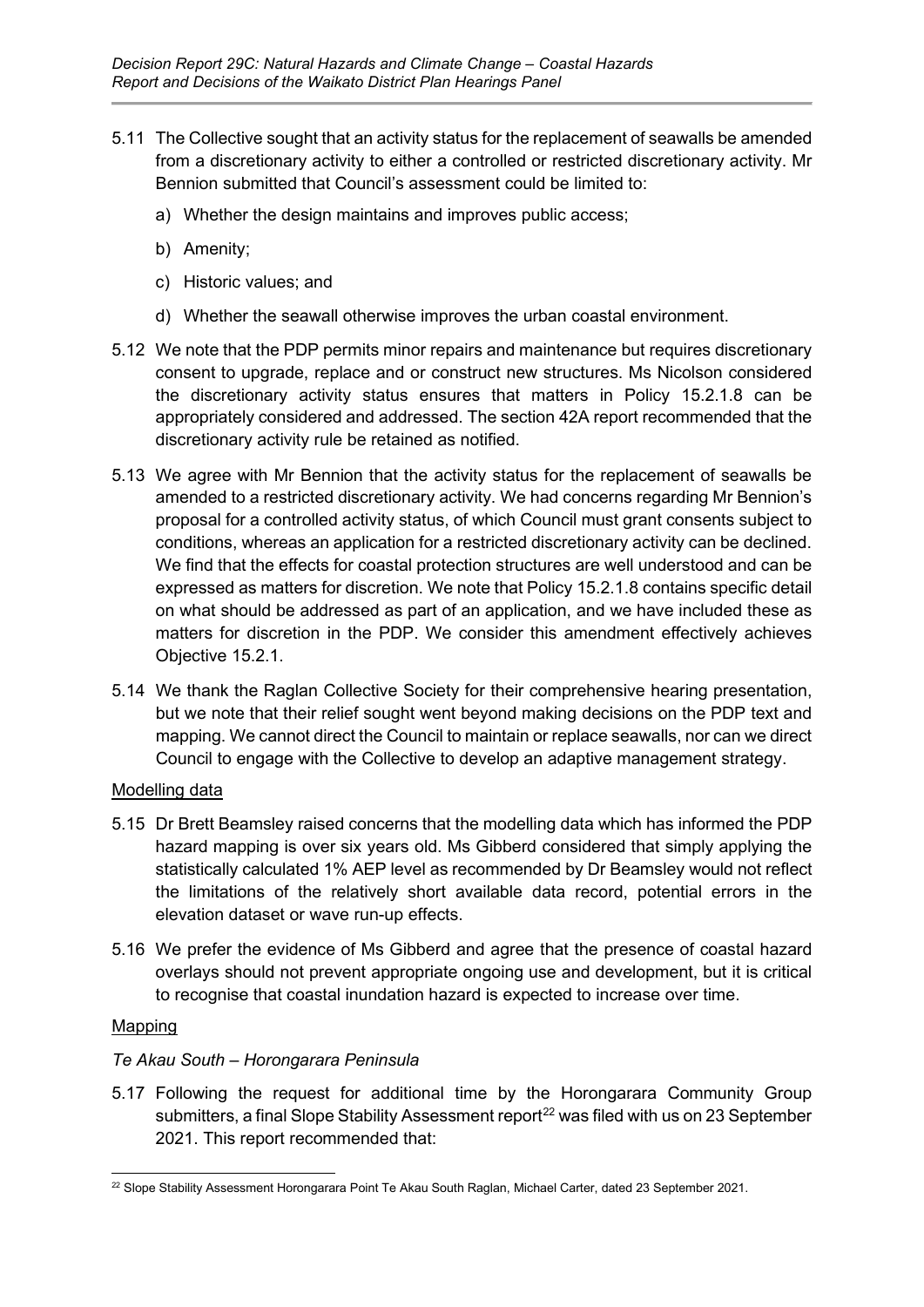- a) The Coastal Sensitivity Area (Erosion) overlay be amended to the extent defined by the FOS 1.5 boundary on Figure K.1 in the Slope Stability Assessment report; and
- b) The High Risk Coastal Hazard Area (Erosion) overlay be amended to the extent defined by the FOS 1 boundary displayed in Figure K.1 in the Slope Stability Assessment report.<sup>[23](#page-16-0)</sup>
- 5.18 Given the highly technical nature of the report, we requested that Council arrange for the report to be peer reviewed. The peer review identified several matters to be addressed by the author and recommended that the extents of the High Risk Coastal Hazard (Erosion) Area and the Coastal Sensitivity Area (Erosion) should be retained as recommended in the section 42A report.
- 5.19 We issued a direction on 17 November 2021 to the Horongarara Community Group submitters and offered the opportunity for Raglan Geotech Limited to respond to the peer review.
- 5.20 Mr Michael Carter of Raglan Geotech Limited provided a response to the peer review on 30 November 2021 (Mr Andrew Wilson, on behalf of the submitters also provided a separate response on 2 December 2021). Mr Carter's response set out areas of disagreement with the peer review and recommended that this review be disregarded. [24](#page-16-1)
- 5.21 Given the divergence between the expert reviews, we have decided to rely on the recommendation of the section 42A report and have retained the mapping as recommended (refer to Figure 6).
- 5.22 We would like to acknowledge the submitters and the effort they have invested in this matter. As set out in our direction to the submitters, time was a limiting factor in terms of potentially resolving this matter as part of our Decision. In recognition of this, we suggest that the submitters and Council continue working together on the unresolved matters. We consider that resolution could potentially be reached if an independent expert is brought in to mediate caucusing or a future process.



<span id="page-16-1"></span><span id="page-16-0"></span><sup>&</sup>lt;sup>23</sup> Slope Stability Assessment Horongarara Point Te Akau South Raglan, Michael Carter, dated 23 September 2021, page 64. <sup>24</sup> Response by Raglan Geotech to Tonkin and Taylor Specific Peer Review (27 09 2021) of the Horongarara Slope Stability Assessment, Raglan Geotech (23 09 2021), Michael Carter, dated 28 November 2021, sections 10, 11 and 12.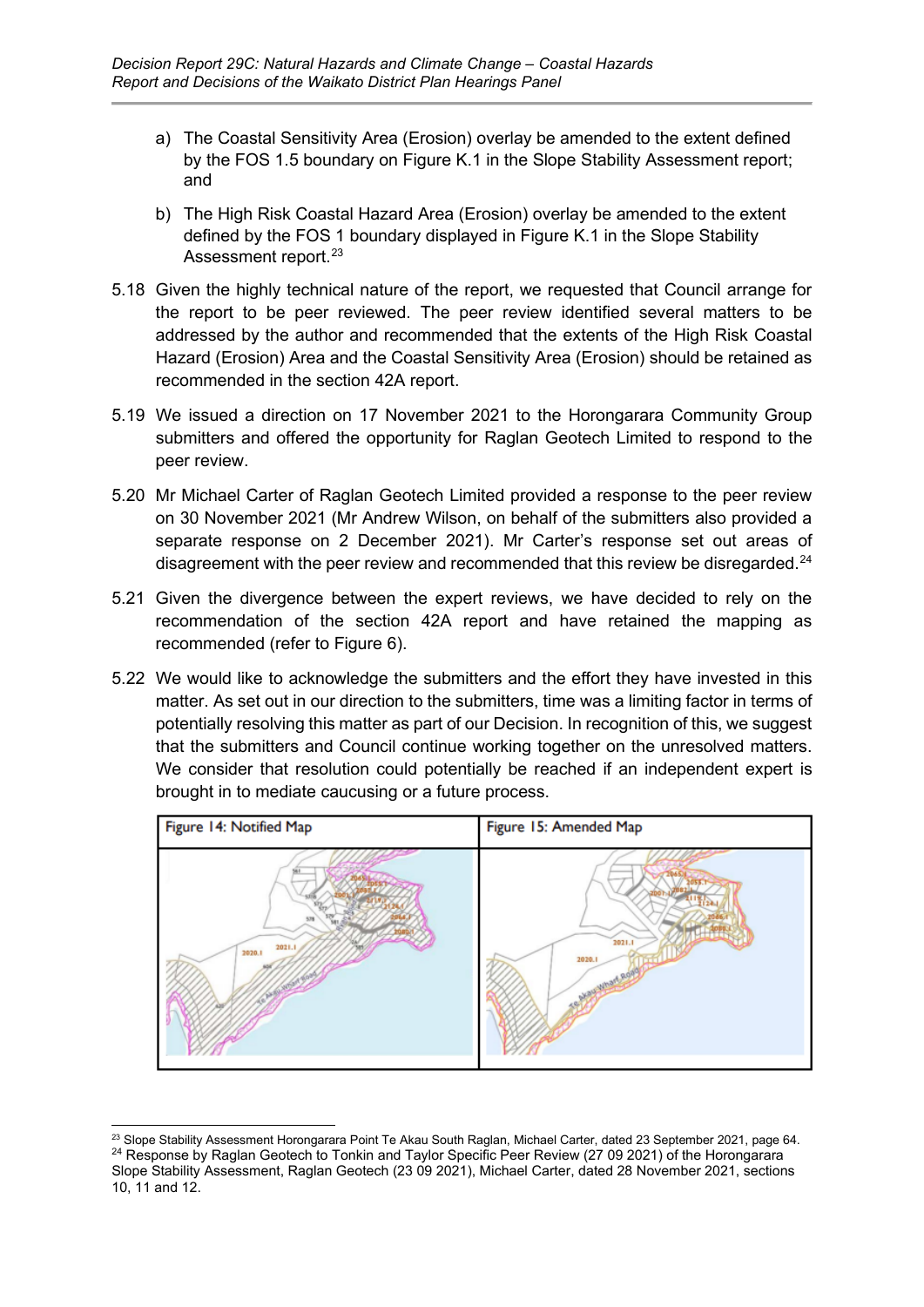## **Figure 6: Recommended Coastal Sensitivity Area (Erosion) and High Risk Coastal Hazard Area (Erosion) extents**

#### General - High Risk Coastal Hazard Area (Erosion)

- 5.23 Mr Mitchell presented evidence and Mr Staheli sought site specific amendments to the extent of the High Risk Coastal Hazard Area (Erosion).
- 5.24 Ms Gibberd and Mr Dahm carried out a technical review of the mapped areas and recommended that the High Risk Coastal Hazard (Erosion) Area be amended to reflect a 1V:1.5H stable slope.
- 5.25 At the hearing, we noted that submitters generally agreed with the amended mapping, where the High Risk Coastal Hazard Area (Erosion) no longer applied over their dwellings.
- 5.26 Given this, we accept the recommendation of Ms Nicolson, Ms Gibberd and Mr Dahm to amend the High Risk Coastal Hazard (Erosion) Area. We accept in part the evidence of Mr Mitchel and submission of Mr Staheli. We have amended the PDP planning maps to reflect the mapping extent recommended by Ms Gibberd.

#### Coastal Sensitivity Area (Erosion)

- 5.27 In terms of the Coastal Sensitivity Area (Erosion) mapping, a refined approach was undertaken in urbanised areas, and a broad approach (100m buffer) was applied to rural areas.
- 5.28 With respect to the broader approach, several submitters sought that the Coastal Sensitivity Area (Erosion) be amended or deleted given the arbitrary distance of 100 m in which the mapping was applied in the PDP.
- 5.29 In rural coastal areas, where the 100 m Coastal Sensitivity Area (Erosion) has been applied, we find that coastal erosion should be considered in land use consent and subdivision applications, in which we have included a specific matter of discretion to require this assessment. Given this approach, we have deleted the Coastal Sensitivity Area (Erosion) mapping from the PDP in rural coastal areas where a 100 m buffer was applied arbitrarily.
- 5.30 Given the higher risk to people and property within urbanised areas, and where more detailed modelling and assessments have been undertaken, we agree with the inclusion of the Coastal Sensitivity Area (Erosion) on the planning maps for these locations.

## Coastal Sensitivity Area (Open Coast)

5.31 Several submitters sought that the Coastal Sensitivity Area (Open Coast) be amended or deleted given the arbitrary distance of 200 m in which the mapping was applied in the PDP. For the same reasons set out above, we have deleted the Coastal Sensitivity Area (Open Coast) from the PDP, and also included a specific matter of discretion to require this assessment in land use and subdivision consents.

## <span id="page-17-0"></span>**6 Conclusion**